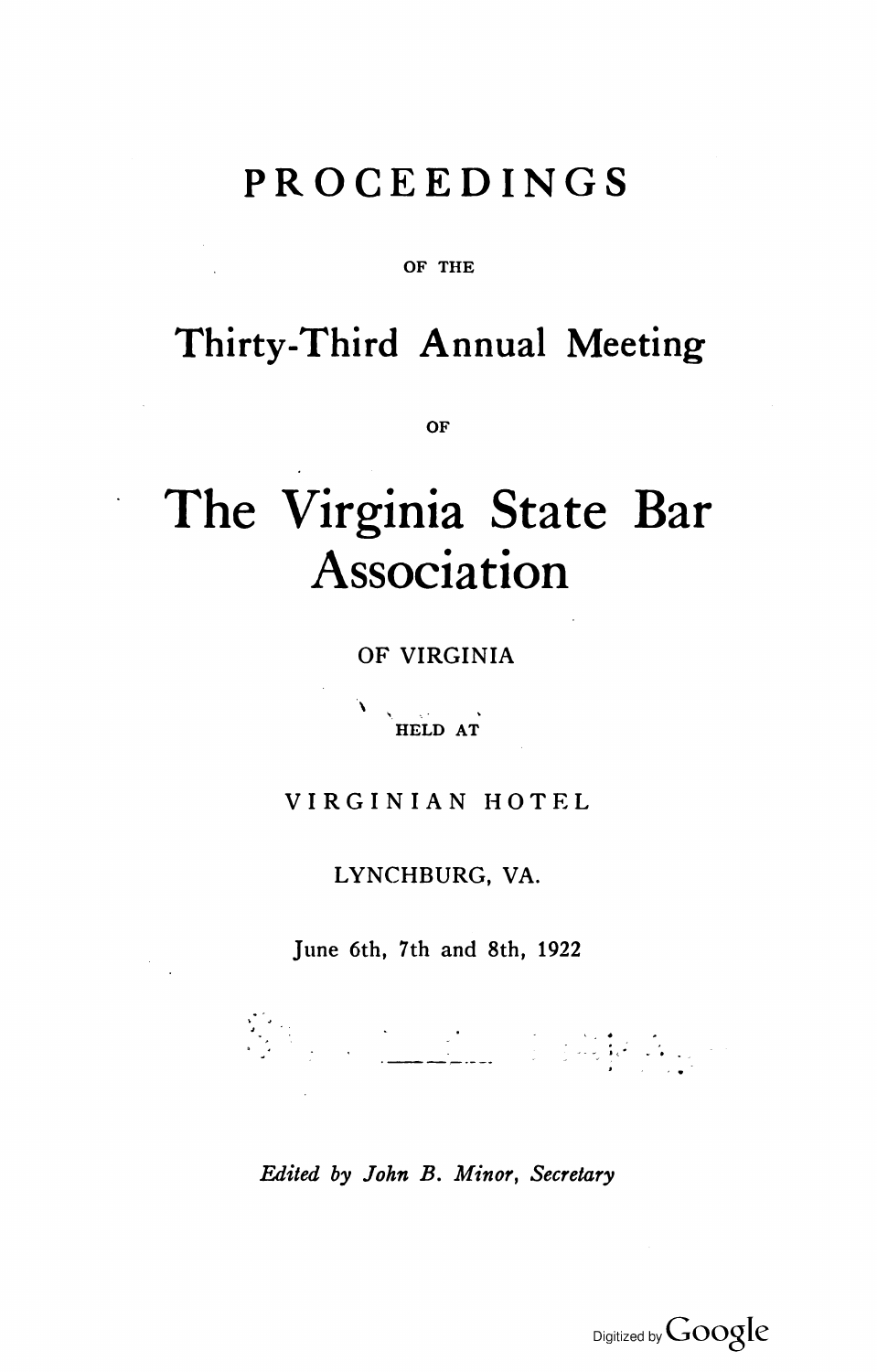### $PROCEEDINGS$

#### $O$  $T$   $THE$

THIRTY-THIRD ANNUAL CONVENTION

OF THE

## .. **Virginia State Bar Association**

HELD AT·

VIRGINIAN HOTEL, LYNCHBURG, VA<br>June 6th, 7th and 8th, 1922.

#### FIRST DAY.

VIRGINIAN HOTEL, LYNCHBURG, VA., April 6, 1922.

.. **-:, ....... -.-.**  $\mathcal{L}^{\bullet}_{\mathcal{L}}$  .

The thirty-third annual convention of the Virginia State Bar Association convened in the Assembly Hall of the Virginian Hotel at 10 o'clock A. M. The meeting was called to order by Mr. William W. Old, Jr., of Norfolk, Chairman of the Executive Committee, who called upon Rev. Carleton Barnwell, of Grace Church, Lynchburg, Va., to deliver the opening prayer.

Rev. Mr. Barnwell then delivered the following invocation: Almighty God, who in ages past didst teach the hearts of Thy favored people by sending the light of Thy Holy Spirit. grant that we by that same spirit may have a right judgment in all things; send Thy blessings down upon those into whose hands has been entrusted the making and upholding of the laws of this country; fill their minds with love and truth and their hearts with zeal for Thy kingdom and the righteousness of Thy Son. We pray Thee that Thou wilt so guide and inspire the efforts of those who are here gathered together, that their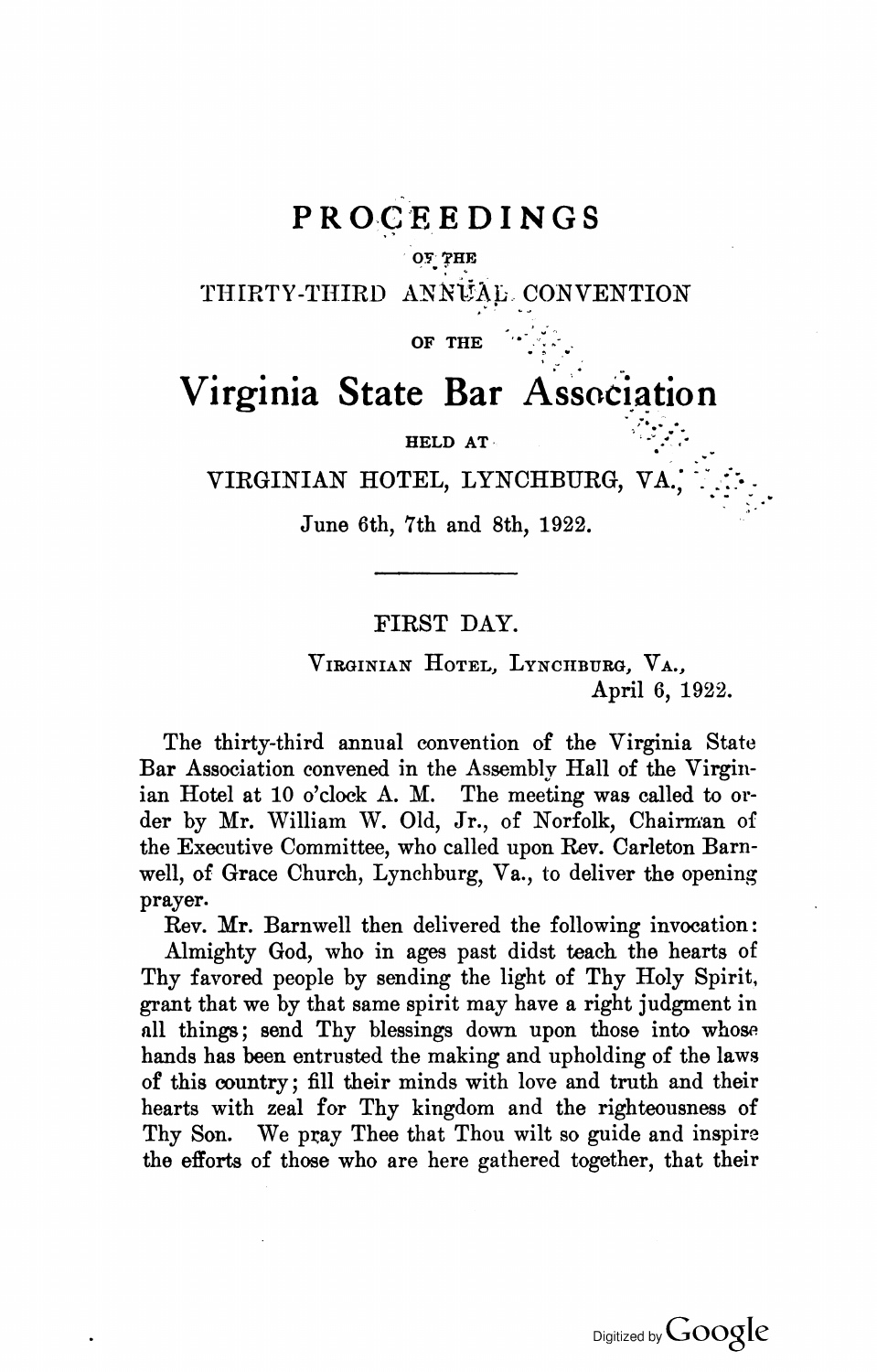#### 20 GENERAL MINUTES

The Secretary: The report from the Committee on Uniform Judicial Procedure, of which Mr. Shelton, of Norfolk, is Chairman, is the next order of business, but he is not present and I move we pass that by. Motion seconded and carried.

The Secretary: There is a special committee, of which Mr. Massie is a member, appointed to co-operate in providing a suitable marker for the grave of George Wythe.

Mr. Massie: For the Committee I desire to make the following report:

*(See Report at end of Minutes.)* 

On motion, the report was received and filed.

The Secretary: That completes the reports of the Committees that are now ready to report.

Before we adjourn, however, I have some announcements to make, to which I will ask the attention of those present.

I have been requested by the Committee on Arrangements to make the following announcement in regard to the rest of the program for today.

At 3 :30 autos will leave the front door of the Virginian Hotel, to take the visiting lawyers and ladies accompanying them for an auto drive to Sweet Briar College, or elsewhere, as the visiting members may wish.

At 7 :30 o'clock this evening, not 8 :15 as stated in the program, a buffet lunch and reception will be tendered the visiting lawyers and ladies accompanying them at the Oakwood Country Club.

There will be a reception to the ladies attending the Bar Association at the Woman's Club. 1020 Court Street, from 5 until 6 o'clock.

The President: As I understand, we have nothing further on the program for this morning, so we will now adjourn to meet at 10 A. M. to-morrow.

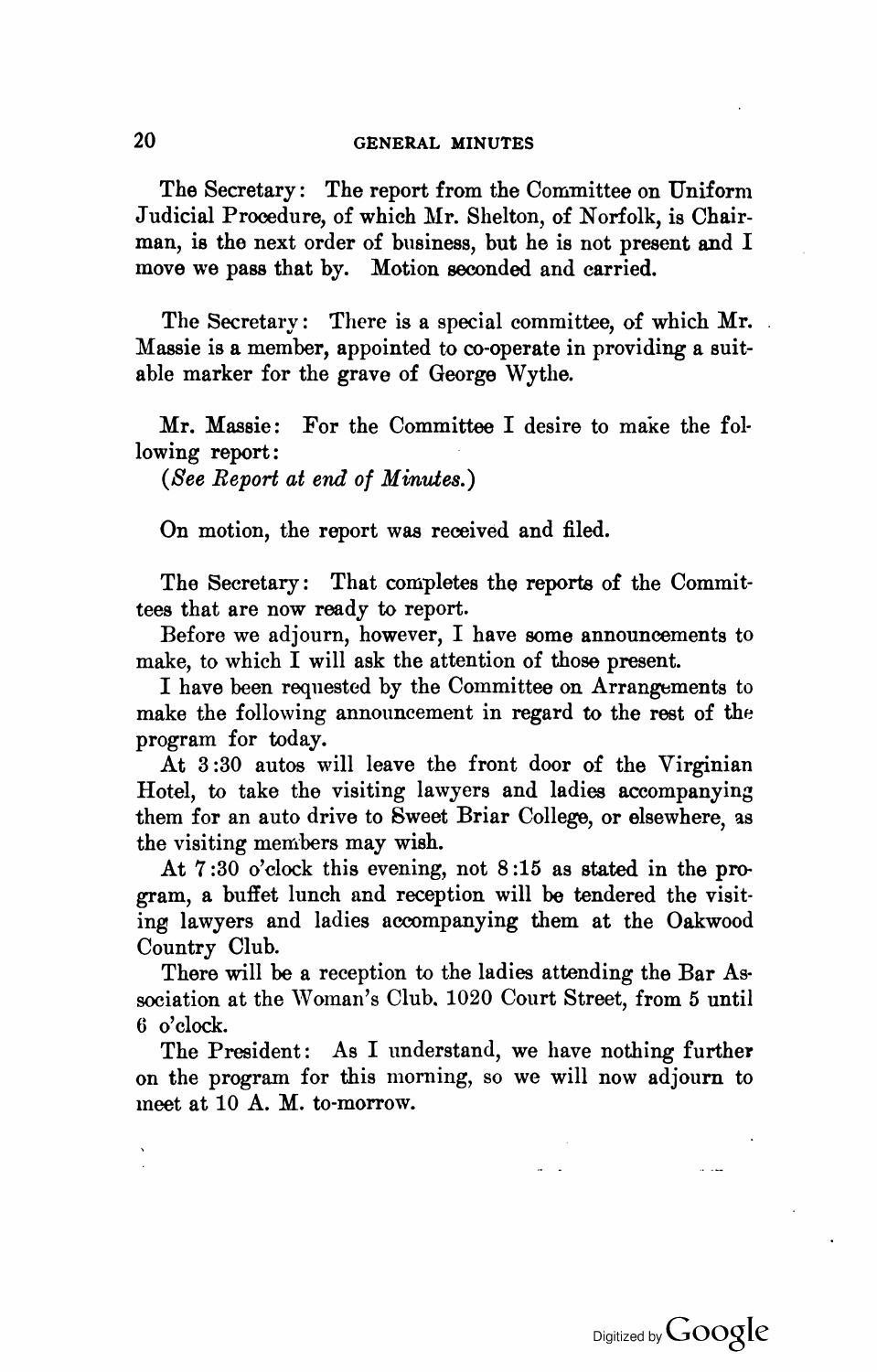#### 40 ANNUAL<sup>T</sup> REPORTS

#### REPORT OF COMMITTEE ON LIBRARY AND LEGAl. LITERATURE.

#### *To the Virginia State Bar Association:*

Your Committee on Library and Legal Education would respectfully report that up to this time the Library of the State Bar Association is mainly *in gremeo legis;* depending in large measure upon the law libraries of the State; and that the legal education referred to in the title is too often meagre and *jejune*, but that with the record of past teachers in the profession whose names are as lights in the darkness, and whose works do follow them, there is set before the profession such a standard of exalted excellence as should make every member of our Association proud of that record and jealous for the reputation of our profession.

The names of Wythe, Tucker, Brockenbrough and Minor stand forth pre-eminent in the annals of legal education. From these great teachers, as the fountains, have flowed those streams of learning and wisdom which have enriched and fructified the labors of many who never drank at the source, but who have known the sweet influence of those mighty springs as they flowed into the channels and irrigated the barren fields of strife and contention.

Within a month past in the church-yard of St. John's, Richmond, there has been put up a notable monument to Chancellor Wythe. Upon the bronze tablet set into the granite is the statement of his name, birth, life's work and death; that he was the first professor of law in the United States-the teacher of Randolph, Jefferson and Marshall.

This monument has been erected by members of patriotic societies and of the Bar Association, and by individual admirers of the great teacher, law-giver and law-maker; for let it be remembered that it was he who was the first of the Virginia signers of the Declaration of Independence.

In a paper read before the Marshall-Wythe Assembly of William and Mary College, the Chairman of your Committee wrote:

 $\overline{1}$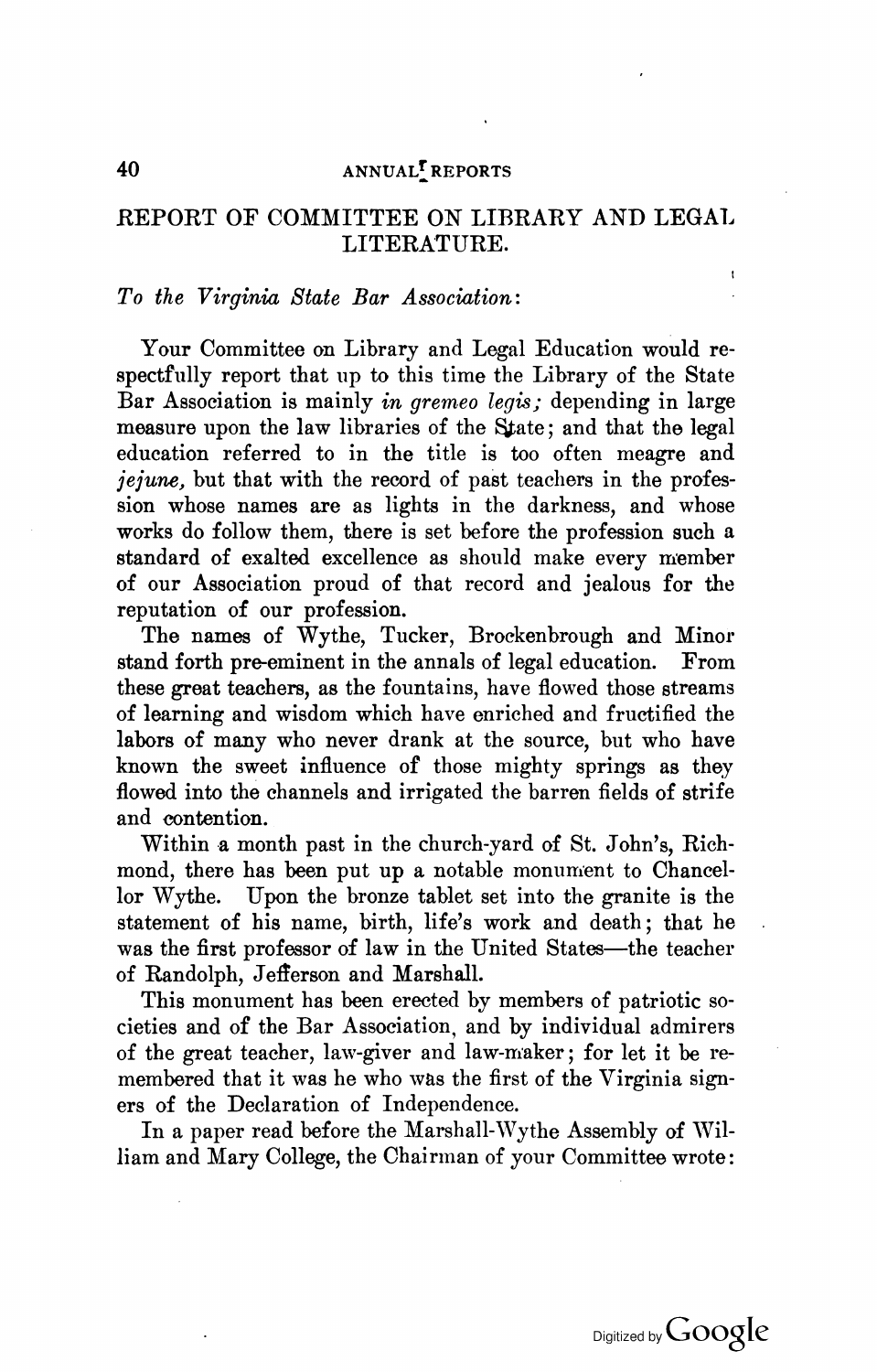#### COMMITTEE ON MEMORIAL TO GEORGE WYTHE 41

"We can well imagine how that distinguished group of Virginians respected the character of George Wythe. An examination of their signature shows that, on the immortal Declaration, his name stands first among them as already mentioned; above that of Thomas Jefferson, the author of the paper, himself; above that of Richard Henry Lee, the "Cicero of the Revolution" ; above that of Thomas Nelson, Jr., who had brought from Virginia the resolutions of the Virginia Convention directing Virginia's representatives in Congress to declare for independence. love to think that the Virginia delegation stood back to yield precedence to the great man whom they and the people of Virginia so greatly loved and revered."

If we lack law libraries, we have had great *law teachers* to supply that lack.

Respectfully submitted,

RoSEWELL PAGE,

*Ohaman..* 

*June* 6, 1922.

#### REPORT OF SPECIAL COMMITTEE ON MEMORIAl. TO GEORGE WYTHE.

*To the Virginia State Bar Association:* 

It is a pleasure to report that on May 24, 1922, a suitable monument was unveiled at the grave of Chancellor Georga Wythe in the church-yard of St. John's Episcopal Church, on Church Hill, in the City of Richmond. The monument is of granite with a bronze tablet and memorial inscription surmounted by the Great Seal of the Commonwealth of Virginia. This Great Seal was adopted by the Convention of 1776, having been devised by a committee consisting of Richard Henry Lee, George Mason, George Wythe, Robert C. Nicholas, John Page and Arthur Lee. Some have ascribed its classic form to George Mason, who reported it to the Convention; but in Giratdin's continuation of Burk'e "History of Virginia," it

Digitized by  $Google$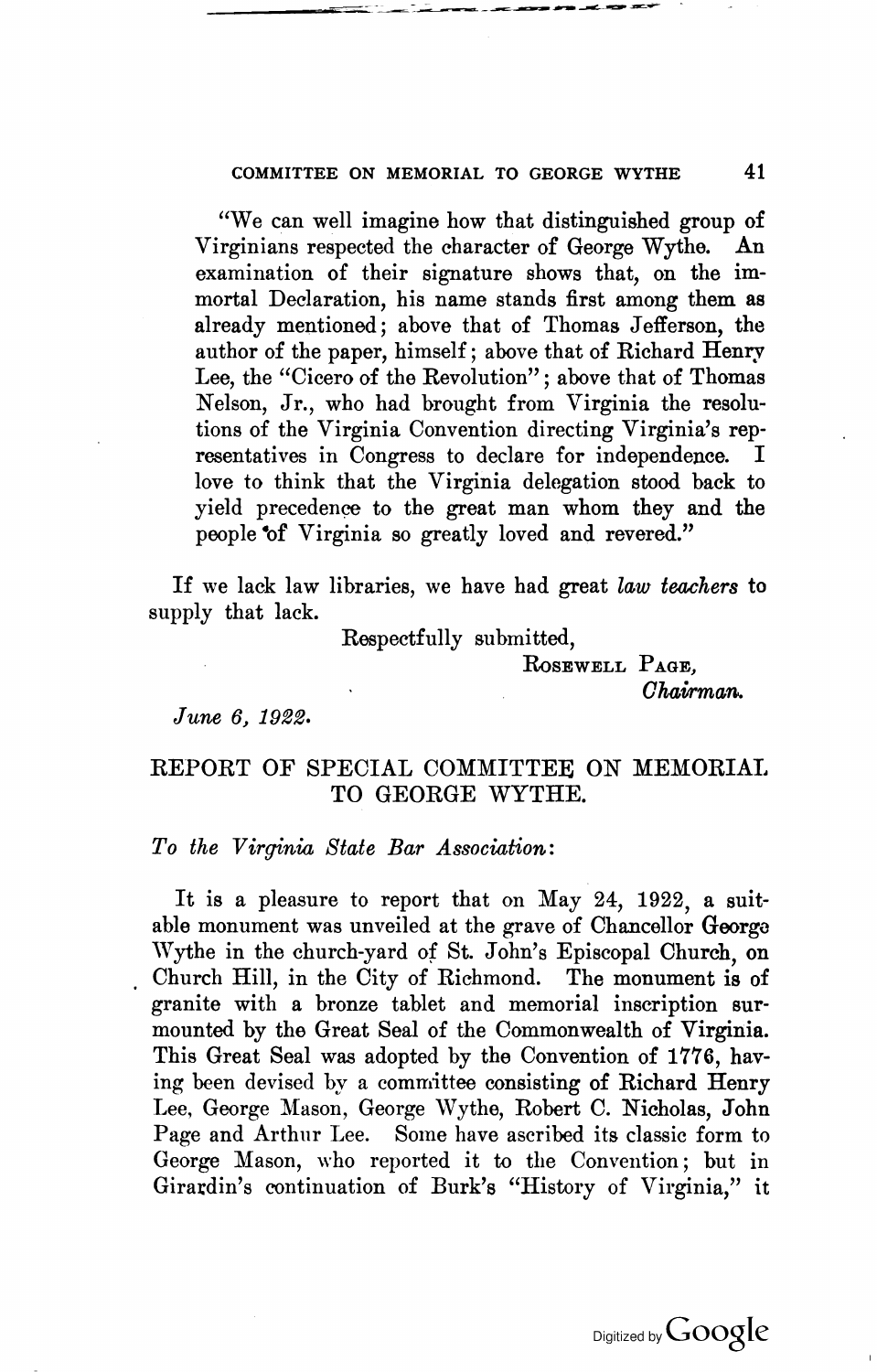is stated that Wythe was the originator. Dr. Lyon G. Tyler, an authority in Virginia history, thinks Girardin's account is correct, and says: "As Girardin wrote under the supervision of Jefferson, who was keenly alive to all such matters, there can be no reason to doubt the truth of his statement." The records show-and there is no dispute about the fact-that George Wythe and John Page were appointed to superintend engraving of the Seal; and this was finally accomplished under their direction, by an artist in Paris, after unavailing efforts had been made to have the work properly done in America. To sustain his opinion- that the Great Seal was originated by George Wythe, Dr. Tyler says: •

"Moreover, Wythe was one of the two entrusted with the execution of the seal, and must have penned the words describing it, which have been admired for their clearness and precision: 'Virtue, the genius of the Commonwealth. dressed like an Amazon, resting on a spear with one hand, and holding a sword in the other, and treading on Tyranny, represented by a man prostrate, a crown fallen from his head, a broken chain in his left hand, and a scourge in his right. In the exergue the word VIRGINIA over the head of Virtue, and underneath, the words *Sic Semper Tyrannis.* On the reverse a group: LIBER-TAS, with her wand and *pileus;* on one side of her. CERES, with the cornucopia in one hand and an ear of wheat in the other; on the other side, AETERNITAS, with the globe and phoenix.'"

In commenting upon this classic conception, Dr. Tyler says:

"Severe in his republicanism, Wythe, like other Virginians of the Revolution, had a scorn for 'the aristocrat,' and found his ideals in the Roman and Grecian Republics. Caesar. Brutus and Cicero were his names to conjure with, and his faith in the ability of man for selfgovernment was stamped upon all his official action. While Massachusetts, Connecticut, Rhode Island, New Hamp-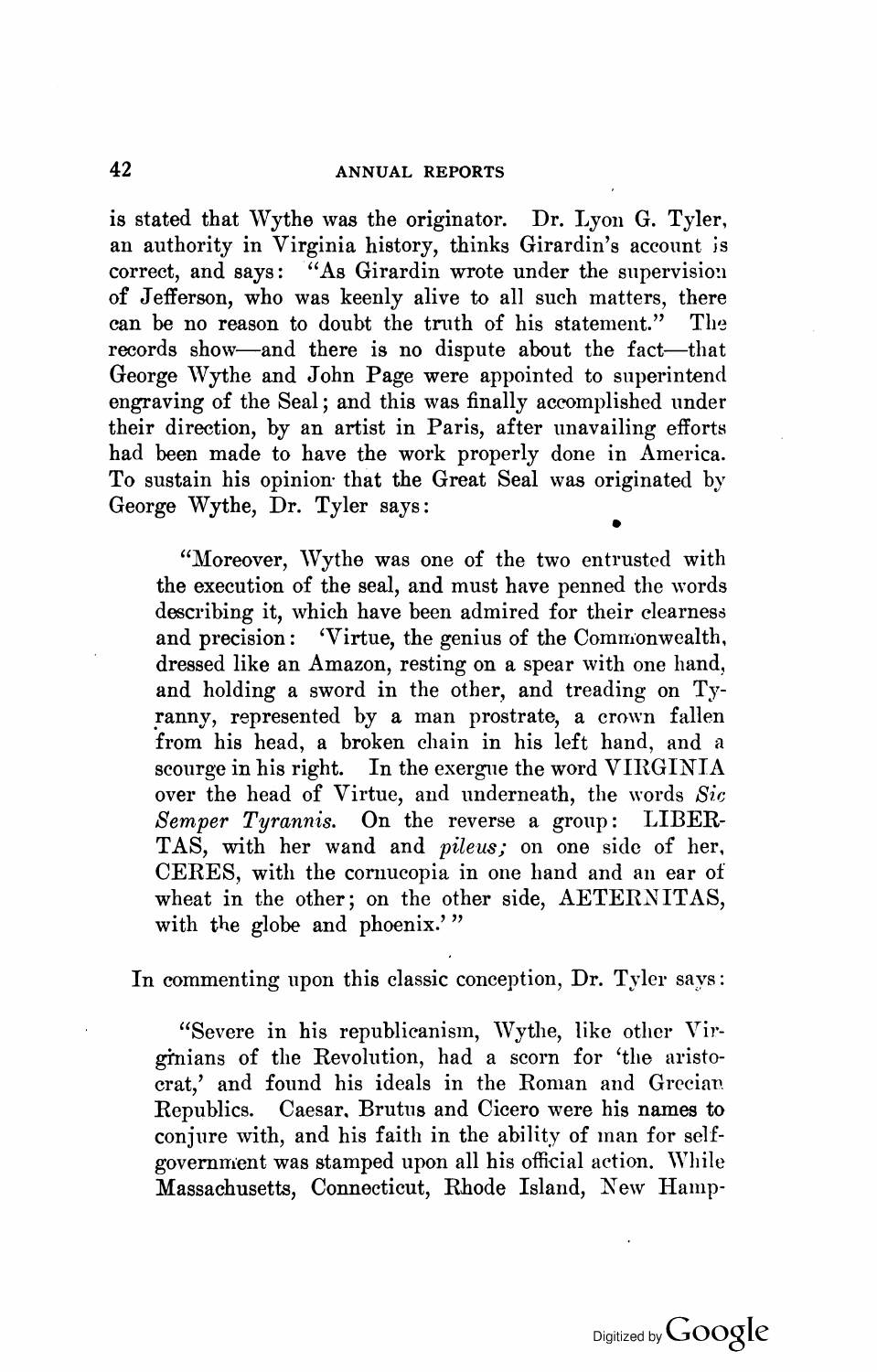#### COMMITTEE ON MEMORIAL TO GEORGE WYTHE 43

shire, along with New York, Pennsylvania, New Jersey and Maryland, and even the United States, clung to the old ideas of English heraldry and fashioned their seaIa of State on the principle of a coat of arms, Virginia, un- 'der the direction of Wythe, chose a purely classic design. She alone of the thirteen original States has no shield on which to emblazon in dazzling colors and lustrous metal the memory of feudal services, of the rich man's power and the poor man's thraldom; but the genius of her seal was made by Wythe, the Roman figure of Virtue, clad as an Amazon, holding in one hand the spear of victory and in the other the sword of authority, and sternly republican in her motto of *Sic Semper Tyrannis."* 

Beneath the Great Seal, which thus has found such fitting place upon the monument to George Wythe, the following inscription appears:

> THIS TABLET IS DEDICATED TO MARK THE SITE WHERE LIE THE MORTAL REMAINS OF GEORGE WYTHE. BORN 1726-DIED 1806. JURIST AND STATESMAN', TEACHER OF RANDOLPH, JEFFERSON AND MARSHALL, FIRST PROFESSOR OF LAW IN THE UNITED STATES, FIRST VIRGINIA SIGNER OF THE DECLARATION OF INDEPENDENCE. ERECTED BY PATRIOTIC CITIZENS OF VIRGINIA, A. D. 1922.

This monument was erected at a cost of \$785.00, through the co-operation of the Virginia Society of the Sons of the Revolution, the Sons of the American Revolution, the Association for the Preservation of Virginia Antiquities, and the Virginia

f

ł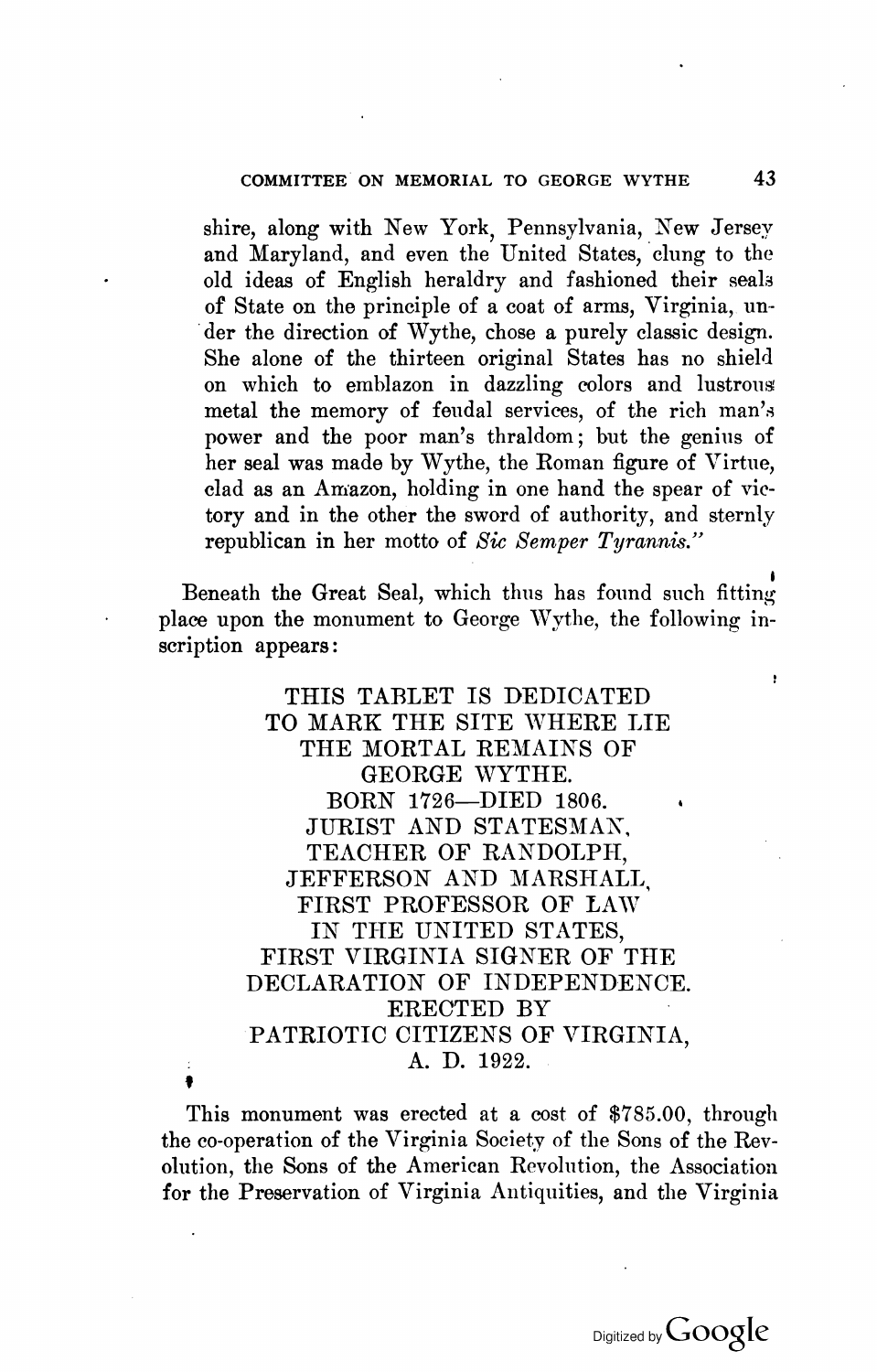#### 44 ANNUAL REPORTS

State Bar Association. The memorial address was delivered by Mr. George Bryan, a distinguished member of this Association, and is with his permission printed in fnll as an appendix to this report.

It was to George Wythe that Patrick Henry alluded when he said in the Convention of 1775:

"Shall I light up my feeble taper before the brightness of his noontide sun? It were to compare the dull dewdrop of the morning with the intrinsic beauties of the diamond."

He was, as his monument now proclaims, "The first professor of law in the United States," and it might have been added, "The second in the English-speaking world," as  $Dr.$  Tyler has pointed out-Sir William Blackstone, who filled the Vinerian chair of law at Oxford in 1758, being the first.

Not only was he the preceptor of Randolph, Jefferson and Marshall, but also James Monroe, St. George Tucker. Spencer Roane, James Breckenridge, John Coalter, Littleton Waller Tazewell, William Munford, James Innis, George Nicholas and Henry Clay. Mr. Clay said that "to no man was he more indebted, ·by his instructions, his advice, and his example, for the intellectual improvement which he made up to the period when in his twenty-first year he finally left the City of Richmond for Kentucky."

In October, 1777, in the second year of the Commonwealth, an act was passed for establishing a High Court of Chancery. The first chancellors were Edmund Pendleton, George Wythe and Robert Carter Nicholas. It was by virtue of this office that George Wythe became a member of the Supreme Court of Appeals of Virginia, where in 1782 he delivered the celebrated opinion in "Commonwealth VB. Caton," in the course of which he said:

"Nay more, if the whole Legislature, an event to. be deprecated, should attempt to overleap the bounds prescribed to them by the people, I, in administering the

 $\sim$  100  $\sim$ 

 $\bullet$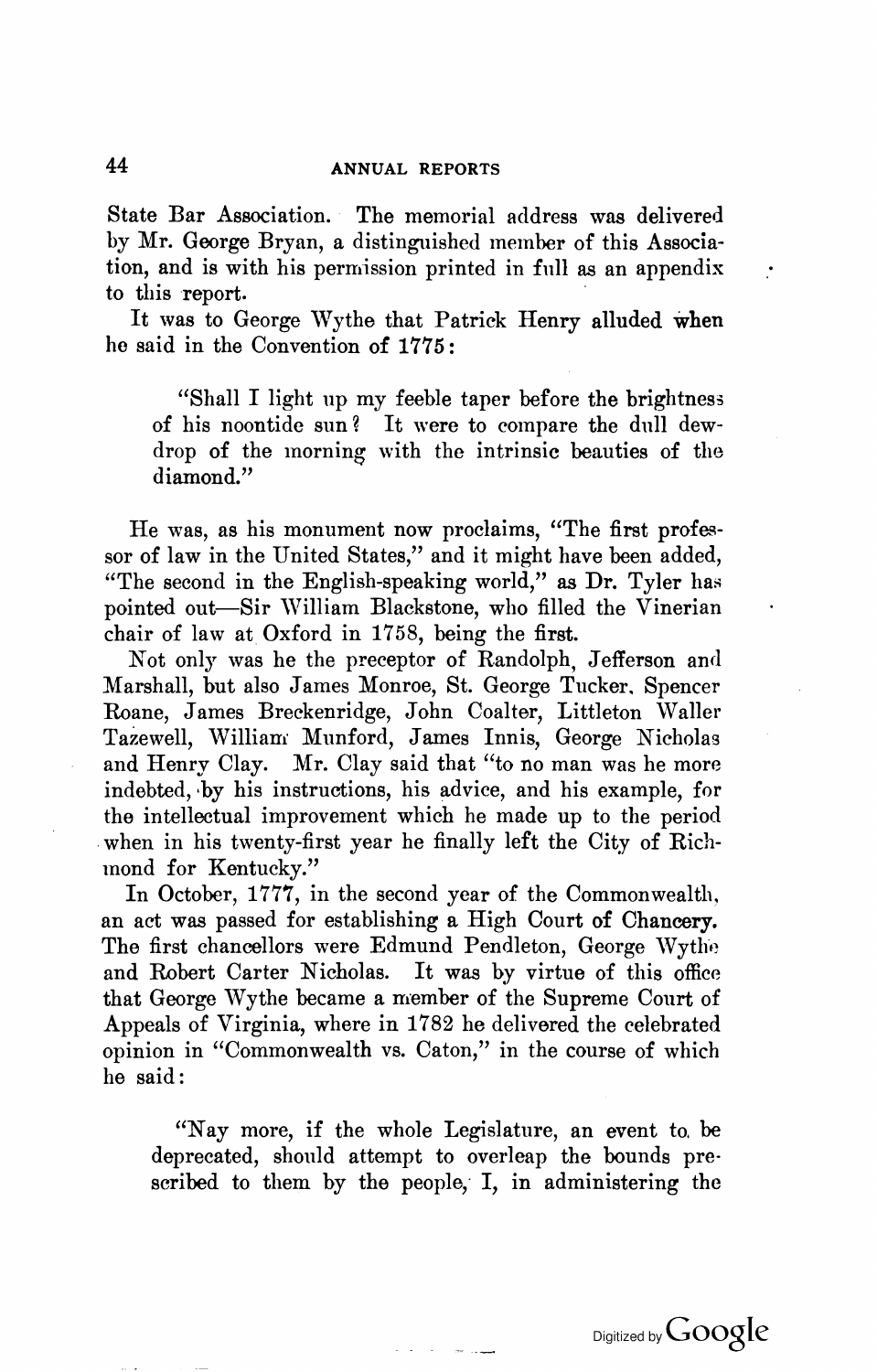public justice of the country, will meet the united powers at my seat in this tribunal, and, pointing to the Constitution, will say to them, 'Here is the limit of your authority ; and hither shall you go, but no further.'"

In 1788 the number of judges in the Court of High Chancery was reduced to one, and from that time until 1801 George Wythe was the sole Chancellor of the Commonwealth, with jurisdiction over the whole State.

Manifestly it was impossible to give in an epitaph even a summary of the achievements of a life so full of patriotic service, political honors and professional labors. It is enough that a reproach has been finally removed from the generations that have followed the noble Virginian by the erection of a simple monument to his memory. Let us leave him with the words of Thomas Jefferson ringing in our ears:

"No man ever left behind him a character more venerated than George Wythe. His virtue was of the purest tint; his integrity inflexible and his justice exact; of warm, patriotism, and, devoted as he was to liberty, and the natural and equal rights of man, he might truly be called the Cato of his country, without the avarice of the Roman; for a more disinterested person never lived. Temperance and regularity in all his habits gave him general good health, and his unaffected modesty and suavity of manners endeared him to everyone. He was of easy elocution, his language chaste, methodical in the arrangement of his matter, learned and logical in the use of it, and of great urbanity in debate; not quick of apprehension, but, with a little time, profound in penetration and sound in conclusion. In his philosophy he was firm, and neither troubling, nor perhaps trusting any one with his religious creed, he left the world to the conclusion that that religion must be good which could produce a life of such exemplary virtue.

"His stature was of the middle size, well formed and proportioned, and the features of his face were manly,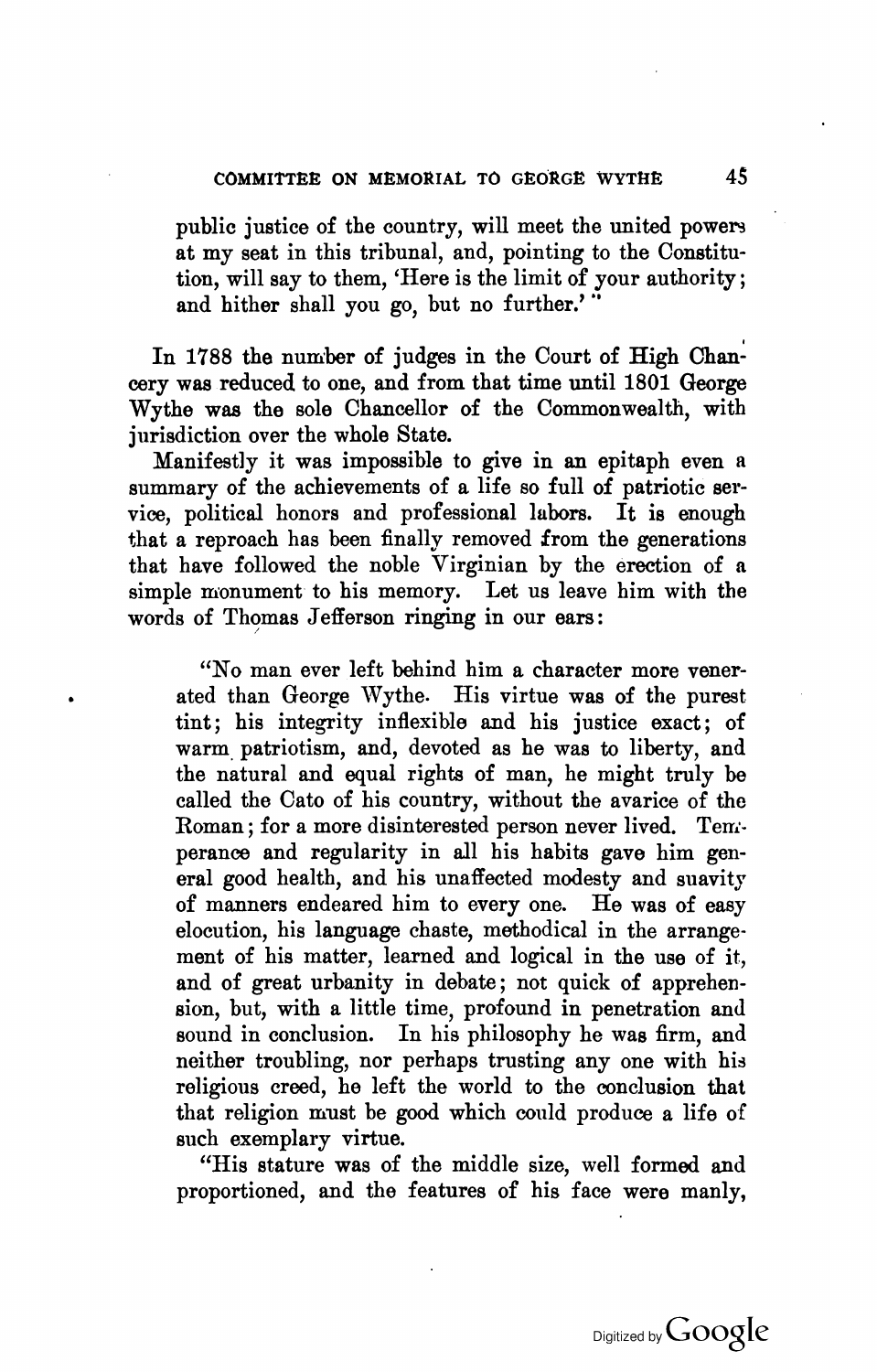#### 46 ANNUAL REPORTS

comely and engaging. Such was George Wythe, the honor of his own time and the model of future times."

> E. C. MASSIE. *For the Committee.*

#### GEORGE WYTHE-PIONEER.

*Memorial Address at the Unveiling of the Monument Erected at His Grave in St. John's Churchyard, Richmond, Va., May 14, 1922.* 

#### By George Bryan, Esq., of Richmond.

Commonwealths, like individuals, are sluggish. They call conservatism, but this is an excuse, not a reason. The tenit conservatism, but this is an excuse, not a reason. dency is towards inertia-towards the line of least resistance, but inertia means stagnation and ingrowing and consequent disintegration. If men and nations would live, they must resist. When the hour strikes, the pioneer comes to the front, announces his mission and begins his work.

In 1726 there was born in Virginia one whose memory we honor to-day-one who, upon reaching man's estate, looked about him and saw a large work to be done, a great wilderness to be conquered and paths blazed through it upon which men and women could walk to broader freedom, to real self-government and to purer ideals. Thomas Jefferson said of him that he was "the honor of his own and the model of future times"that he truly might be called, "devoted as he was to liberty and the national and equal rights of man, the Cato of his country, without the avarice of the Roman."

An honored historian of this day and community, Dr. Samuel C. Mitchell has written of him: "In three several instances Wythe was a forerunner. As early as 1764 he wrote Virginia's first remonstrance to the House of Commons against the Stamp Act, taking so advanced a position in regard to that ominous measure as to alarm his fellow-Burgesses. He was perhaps the first judge to lay down, in 1782, the cardinal principle that a court can annul a statute deemed repngnant to the Constitution, thus anticipating by a score of years the classic

Digitized by Google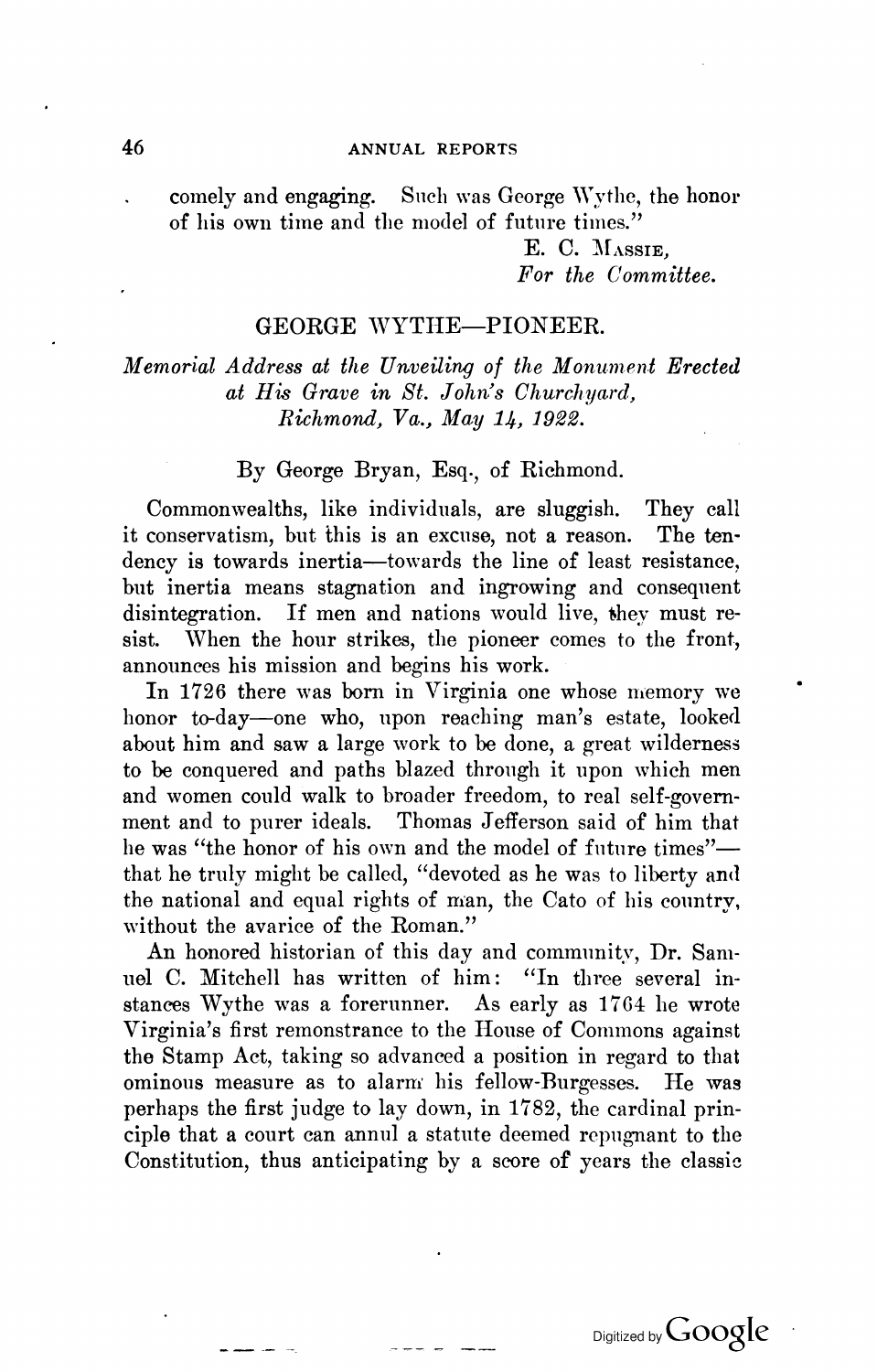decision of his great pupil, John Marshall, in *Marbury* v. *Madison.* He was an ardent advocate of the emancipation of slaves, actually freeing his own and making provision for them in his will. He was the first professor of law in the United In 1785 he wrote to John Adams, 'I have again settled in Williamsburg, assisting as professor of law and police in the University there, to form such characters as may be fit to succeed those which have been ornamental and useful in the national councils of America.' Either in his law office or as professor in William and Mary, he was the teacher of Jefferson, Marshall, Monroe, Clay and scores of others, only less prominent than these."

In the year 1806, at the age of eighty, he rested from his labors, but his works followed him. What are the lessons of such a life? They are many, but we have time to study only one. He was essentially a progressive of his day and generation. He was restless, uneasy, in the presence of oppression in any form, but, better than all else, he did not content himself, as do so many of us to-day, with expressing his dissatis· faction in a timid and formal way and returning at once to the farm or the merchandise or the study. He cried out against the Stamp Act, says Dr. Mitchell, so loud as to alarm his fellow-Burgesses—but, with a soul consumed with a passion for liberty, he cried the louder and tried to shame those conservative Burgesses into taking part in the work of rescuing the colony from the conditions which caused their alarm. He was a pioneer, a pathfinder, a forerunner-and his name shall ever be among the immortal ones of mankind.

The members of these patriotic societies honor themselves to· day by this tribute to the memory of "one of the simple, great ones gone"-though I cannot bring myself to add, "forever and ever by." I bring you this word of cheer----that I believe there are to-day in our midst men and women who, like George Wythe, can differentiate between a genuine and a spurious conservatism, who, confronted by entrenched oppression and evil in whatever form, will not be deterred by expressions of alarm, but will cry out yet the louder for a sane and substantial liberty-freedom from the domination of the dollar, of